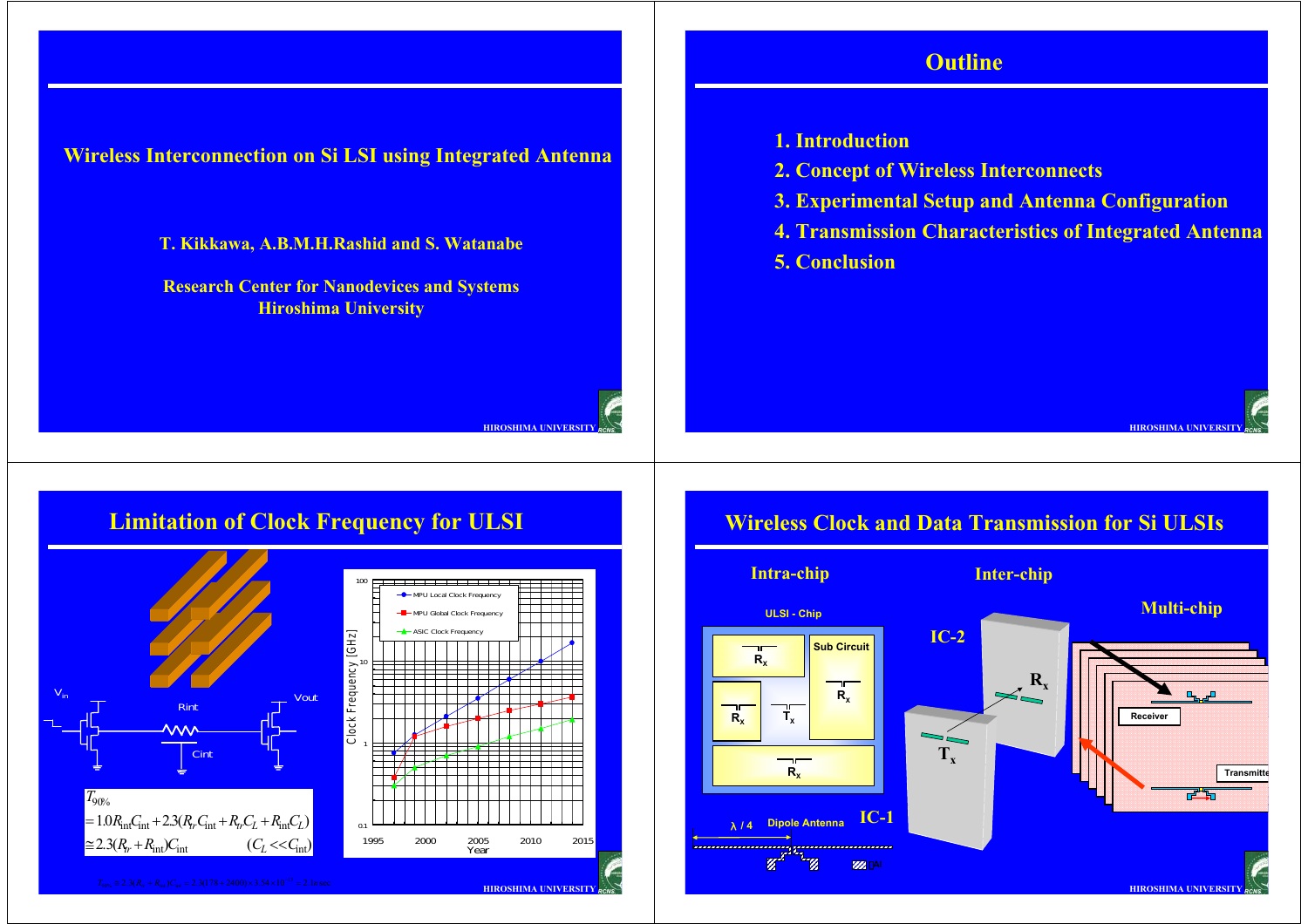### **Transmission through Si using Integrated Antenna**



### **Measurement Setup for Transmission Gain**



## **Layout of Integrated Antenna for Intra-chip Transmission**



### **Configuration of Integrated Antennas for Inter-chip Transmissio**

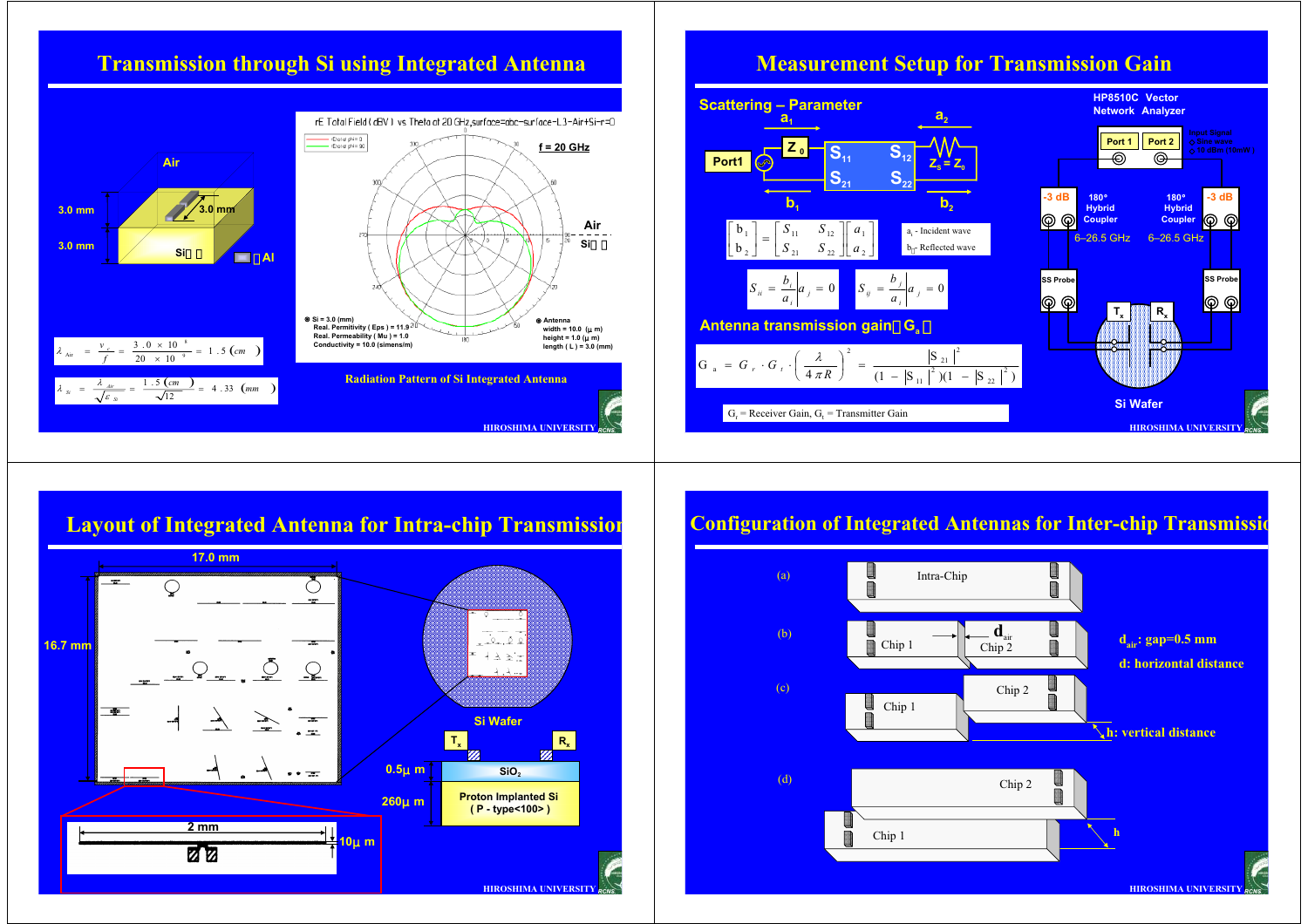

### **Inter-chip Transmission Coefficient versus Frequency Dependence of Horizontal Distance on Transmission Coefficien**



### **Inter-chip Transmission Coefficient versus Frequency Dependence of Vertical Distance on Transmission Coefficient (S<sub>2</sub>**



**HIROSHIMA UNIVERSITY** *RCNS*

### **-3 dB by a horizontal gap of 0.5 mm and -5.6 dB by 2.6 mm vertical distance.**

### **Inter-Chip Transmission Coefficient versus Actual Distance**



**Transmission coefficients depends on effective distances between antennas The major path of EM wave is in the low-k substrate so that air gap has negligible effect.**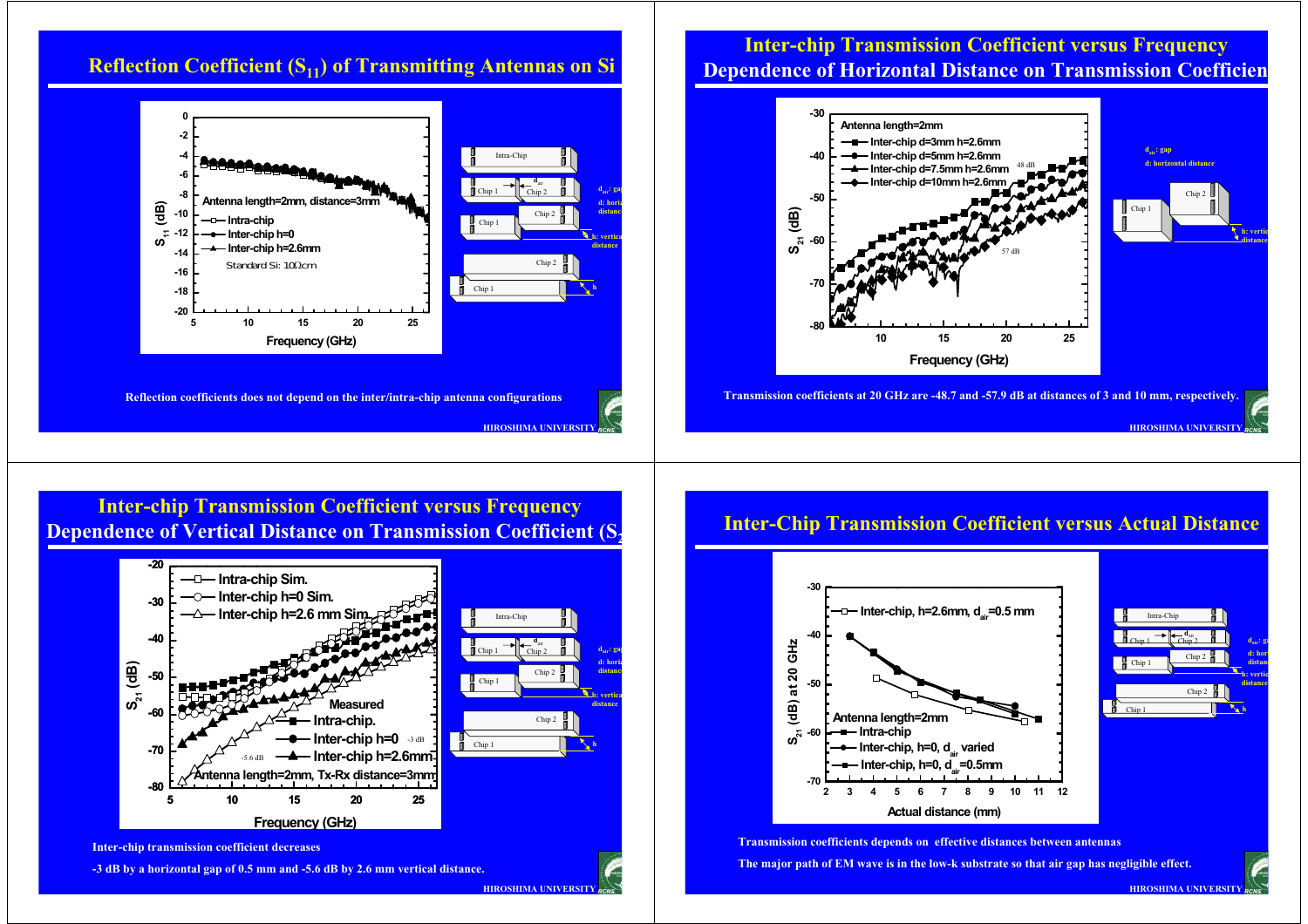

### **Effect of High-Resistivity Substrate on Inter-Chip Transmission**



**Transmission coefficient of -57.9 dB at 20 GHz for horizaontal separation distance of 10.5 mm and the vertical distance of 2.6 mm.**

**High resistivity Si substrate by proton implantation improved the transmission coefficient to -42.4 dB. The transmission coefficient on the proton implanted Si substrate increased 13.4 dB at 20 GHz**

**HIROSHIMA UNIVERSITY** *RCNS*





### **Inter-chip Transmission of Sinusoidal Signal at 20GHz on 10 Ωcm Si**